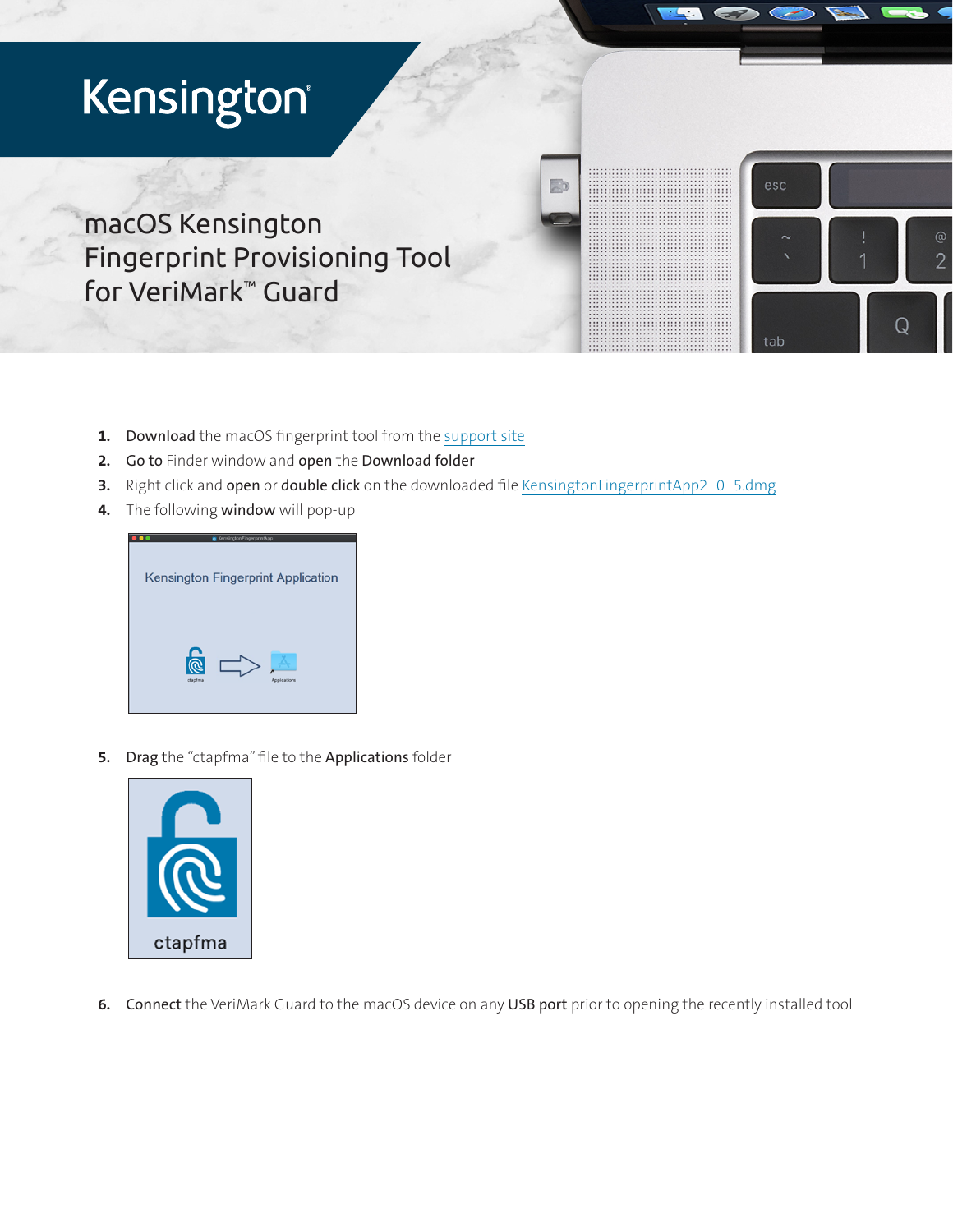- 7. Open the Application folder and look for the icon of the tool "Ctapfma". Double click the icon to run the application.
	- a. If the app fails to run and returns the following message, grant permission to run unidentified developers using the steps provided on [Apple support website.](https://support.apple.com/guide/mac-help/open-a-mac-app-from-an-unidentified-developer-mh40616/11.0/mac/11.0) Make sure to select your macOS version from the dropdown list.
	- b. Alternatively, hold the control key on the keyboard and click on the icon and click open



c. Once permission has been granted click Open on the next window.

|                         | macOS cannot verify the developer of "ctapfma".<br>Are you sure you want to open it?                                                                                                    |
|-------------------------|-----------------------------------------------------------------------------------------------------------------------------------------------------------------------------------------|
|                         | By opening this app, you will be overriding system security<br>which can expose your computer and personal information to<br>malware that may harm your Mac or compromise your privacy. |
| $\overline{\mathbf{z}}$ | Safari downloaded this file yesterday at 11:52 PM from<br>kensington.app.box.com                                                                                                        |
|                         | Move to Trash<br>Cancel<br><b>Open</b>                                                                                                                                                  |

8. If the VeriMark Guard is not connected to macOS device the fingerprint provisioning tool will display the following message. Make sure you connect VeriMark Guard to a USB port, exit the tool and start at step 6 again.

| Kensington Fingerprint Application                                                                                                                                                                                            | $\mathcal{P}$ | $\mathbb{R}^n$ |
|-------------------------------------------------------------------------------------------------------------------------------------------------------------------------------------------------------------------------------|---------------|----------------|
|                                                                                                                                                                                                                               |               |                |
|                                                                                                                                                                                                                               |               |                |
| Unable to detect authenticator device (fingerprint reader). Verify that the authenticator device is properly<br>configured and try again. Or make sure FMA is running in the Administrator mode from the desktop<br>shortcut. |               |                |
|                                                                                                                                                                                                                               |               |                |
|                                                                                                                                                                                                                               |               |                |
|                                                                                                                                                                                                                               | Exit          |                |

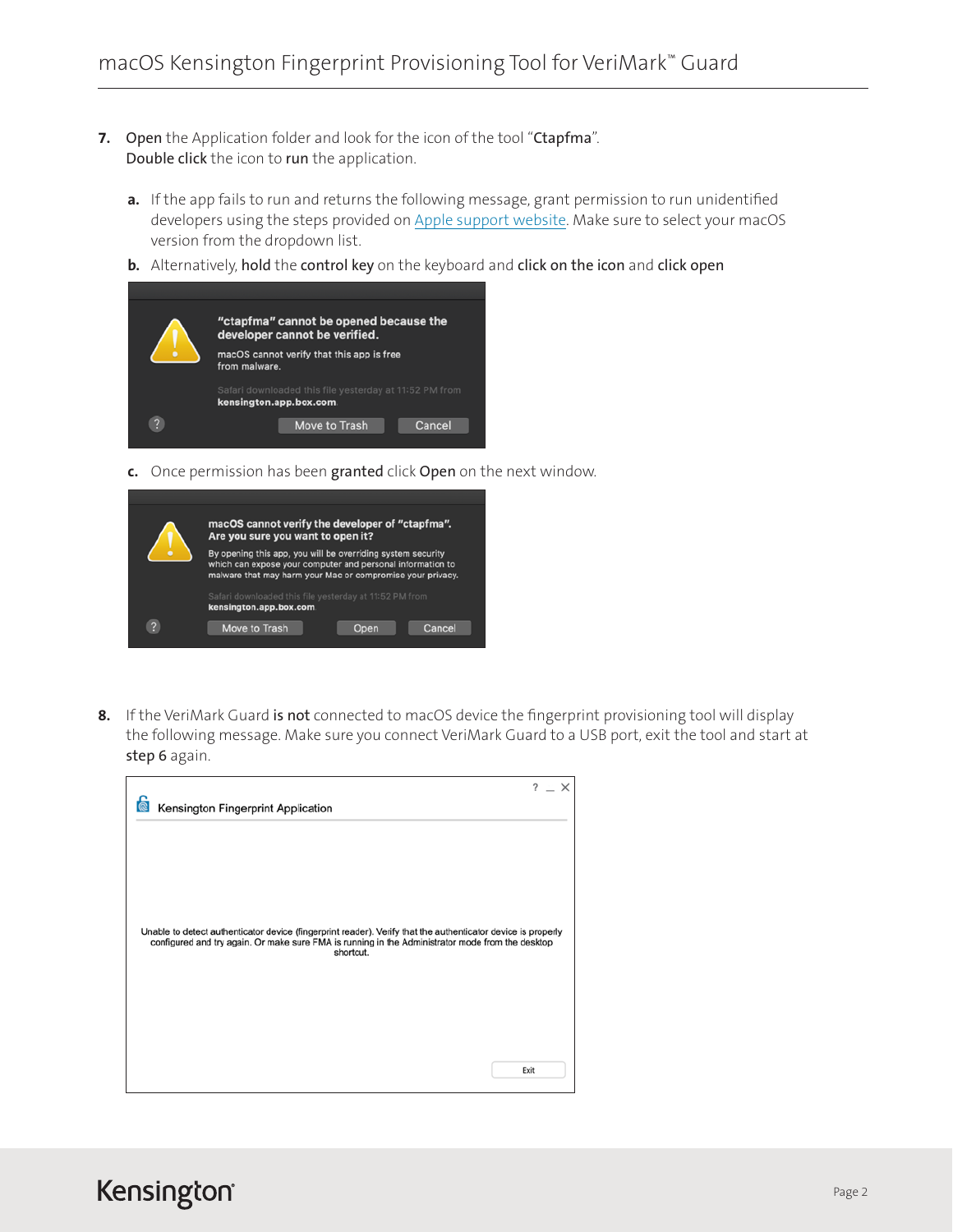9. Type a PIN to begin registering your fingerprints on the VeriMark dongle.

| To begin registering your fingerprints, type your authenticator device PIN code. |  |                |  |  |  |
|----------------------------------------------------------------------------------|--|----------------|--|--|--|
|                                                                                  |  | Enter your PIN |  |  |  |
|                                                                                  |  |                |  |  |  |
|                                                                                  |  |                |  |  |  |
|                                                                                  |  |                |  |  |  |
|                                                                                  |  |                |  |  |  |
|                                                                                  |  |                |  |  |  |
|                                                                                  |  |                |  |  |  |
|                                                                                  |  |                |  |  |  |
|                                                                                  |  |                |  |  |  |
|                                                                                  |  |                |  |  |  |

10. You can also reset the dongle

|                                    | $? - X$                                                                                                        |
|------------------------------------|----------------------------------------------------------------------------------------------------------------|
| Kensington Fingerprint Application |                                                                                                                |
|                                    | To begin registering your fingerprints, type your authenticator device PIN code.                               |
|                                    |                                                                                                                |
|                                    | Enter your PIN                                                                                                 |
|                                    |                                                                                                                |
| Kensington Fingerprint Application |                                                                                                                |
|                                    | The authenticator device will be reset to factory settings. Do you want to continue? If yes, please follow the |
|                                    | steps: (1)unplug the device, (2)plugin the device again, then(3)press "yes" button within 10 seconds after     |
| plugin.                            | Yes<br>Cancel                                                                                                  |
|                                    |                                                                                                                |
|                                    |                                                                                                                |
|                                    |                                                                                                                |
|                                    |                                                                                                                |
|                                    |                                                                                                                |
|                                    |                                                                                                                |
|                                    |                                                                                                                |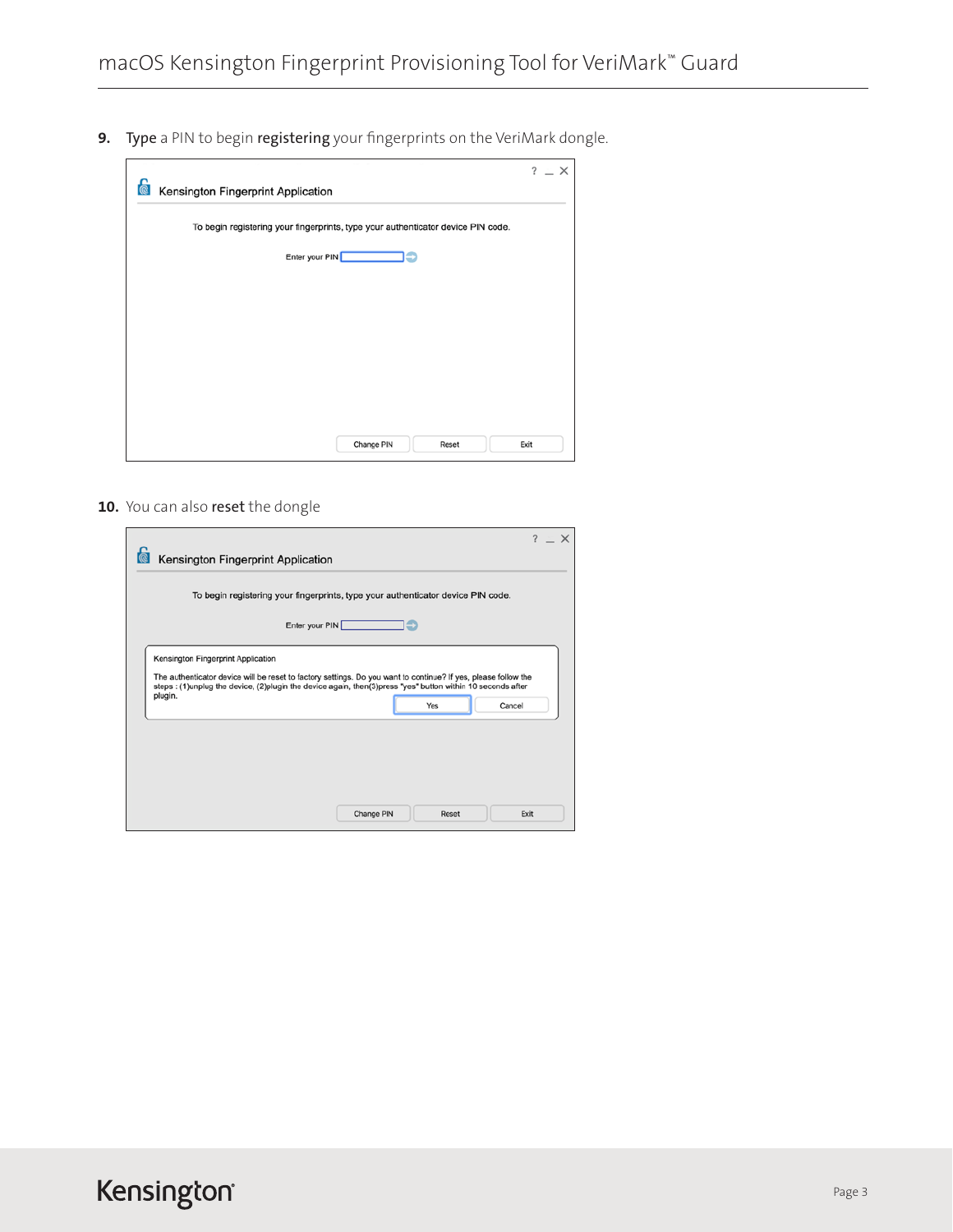11. Or change your previously saved PIN

| Kensington Fingerprint Application              | $? - X$ |
|-------------------------------------------------|---------|
| Current PIN<br>New PIN<br>Confirm PIN<br>Change | Back    |

12. Click on the blue arrow next to the PIN to begin fingerprint registration process

| $\bigcirc$<br>Kensington Fingerprint Application                                 |
|----------------------------------------------------------------------------------|
| To begin registering your fingerprints, type your authenticator device PIN code. |
| Enter your PIN<br>פר                                                             |
|                                                                                  |

13. Select the fingerprint you want to enroll and Tap the sensor area multiple times until the fingerprint enrollment is completed. Follow screen instructions